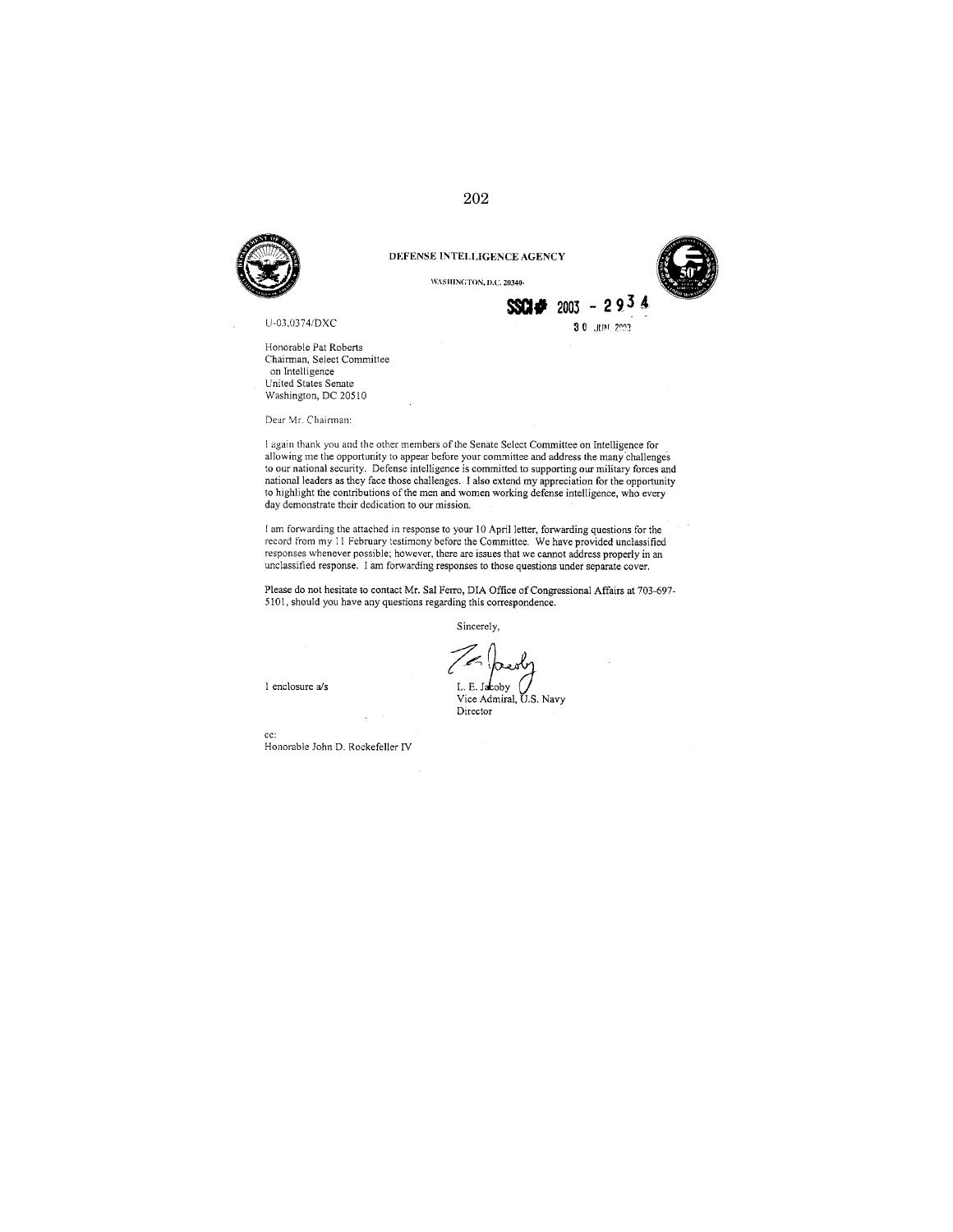#### SENATE SELECT COMMITTEE ON INTELLIGENCE World Wide Threat Hearing 11 February 2003

#### OUESTION AREA: The New Terrorist Threat Integration Center (TTIC)

QUESTION 1: In his recent State of the Union speech, President Bush announced that he has instructed the Director of Central Intelligence, the Director of the FBI, working with the Attorney General, and the Secretaries of Homeland Security and Defense to develop a Terrorist Threat Integration Center (TTIC). This new center will merge and analyze terrorist-related information collected domestically and abroad in order to form the most comprehensive possible threat picture. Please elaborate on how this new Center will function.

- a) How will it be managed, and what, if any, limitations will be put on the intelligence to be shared?
- b) When do you anticipate that this Center will be fully operational as envisioned?
- c) What additional resources will be needed to fund the FBI's contribution to this Center?
- d) Is there also a plan to move the Counterterrorism Division of the FBI and the DCI's Counterterrorism Center (CTC) into one building?
- e) To what extent were you consulted about the formation of this Center prior to the President's State of the Union speech?

ANSWER A-D: Recommend these questions be referred to the Director of Central Intelligence.

 $\mathcal{L}$ 

ANSWER E: I was not consulted as this was a cabinet level discussion.

**UNCLASSIFIED** 

 $\mathbf{1}$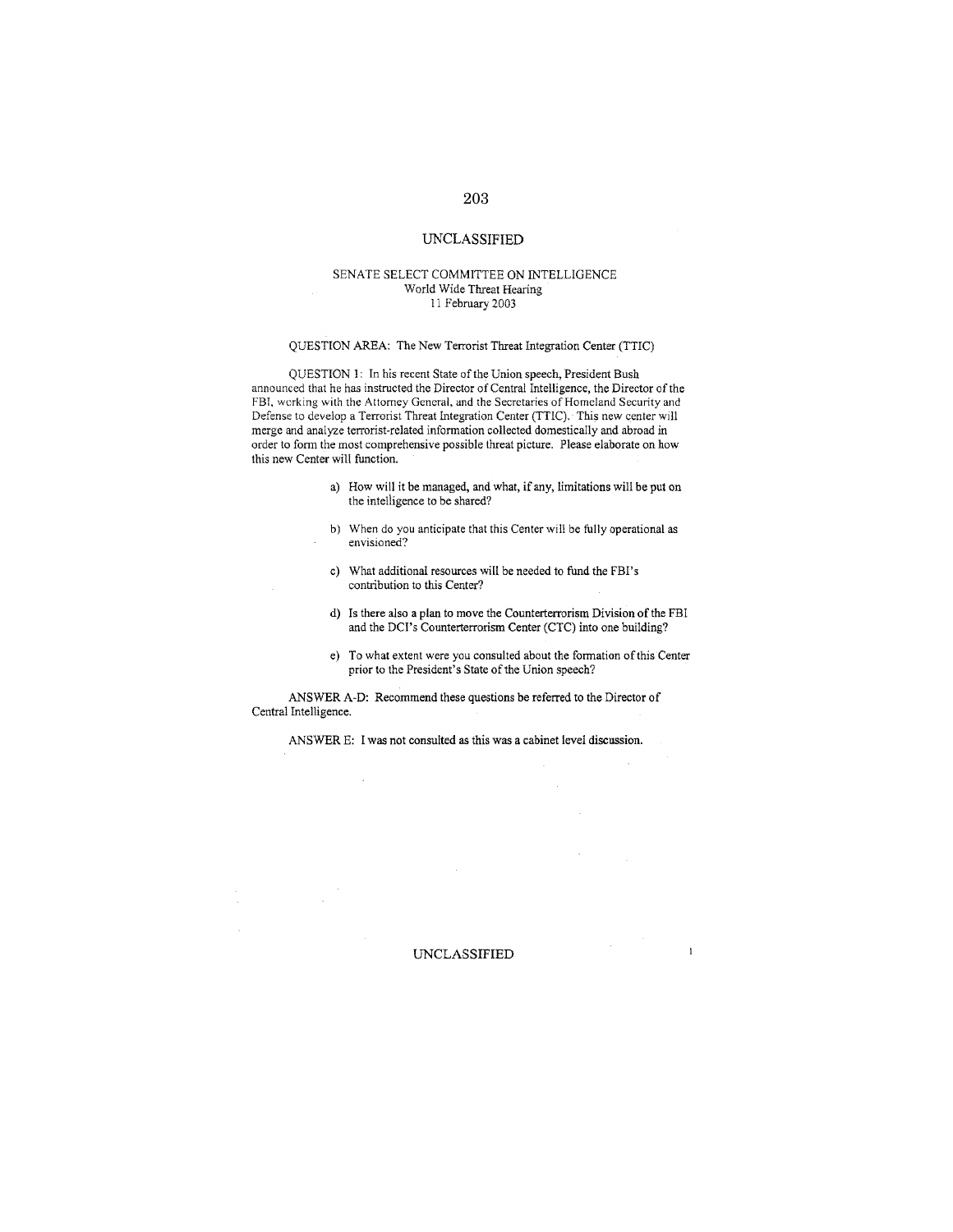#### SENATE SELECT COMMITTEE ON INTELLIGENCE World Wide Threat Hearing 11 February 2003

## QUESTION AREA: Intelligence Community Information Sharing

QUESTION 2: As this committee learned through our Joint Inquiry, terrorist attacks, information sharing to enhance operations among intelligence agencies was inadequate. Please describe the progress made, and the problems that still exist, in sharing information between the various intelligence agencies.

ANSWER: Over the past 18 months, we have made significant progress in improving the sharing of intelligence across the key agencies of the Intelligence Community.

DIA's Joint Intelligence Task Force Combating Terrorism (JITF-CT) has benefited greatly from the National Security Agency's (NSA) provision of previously limited dissemination intelligence and development of new capabilities to collect and report on important terrorist targets. The derived information has been appropriately shared. To achieve desired transparency in sensitive areas governed by provisions of USSID 18, JITF-CT has bridged the USSID 18 policy and governance seam by integrating analysts at NSA headquarters where they enjoy broader access to data and techniques not available at JITF-CT proper. NSA has reciprocated by integrating two senior representatives and an analyst with JITF-CT who is capable of directly accessing NSA data repositories and systems. This has measurably added to JITF-CT's threat assessment, warning and counterterrorism targeting capabilities. The latter capability has produced a series of JITF-CT supported special operations forces successes in the war against terrorism.

The Federal Bureau of Investigation (FBI) now shares with JITF-CT sensitive sections of the FBI Director's Daily Briefing Book on a daily basis and is increasingly responsive to JITF-CT's specific requirements for insight to the foreign terrorist threat in the United States. This insight to FBI investigative efforts on international and domestic terrorism cases is critically important to JITF-CT's effectively supporting USNORTHCOM and the Defense Department's Homeland Defense and force protection mission. JITF-CT has two liaison officers with FBI headquarters where they enjoy an increasingly collaborative and productive working relationship, including insight into FBI intelligence and information. Meaningful progress is being made toward achieving a seamless intelligence effort and shared perspectives on the totality of the terrorism threat abroad and in the United States.

JITF-CT relationships with the service intelligence organizations and the US Coast Guard (USCG) have never been better or more open and collaborative. Each military service and the USCG have embedded representatives and analysts in the JITF-CT engendering cooperation and close integration of effort in the CT mission. The

#### UNCLASSIFIED

204

 $\overline{2}$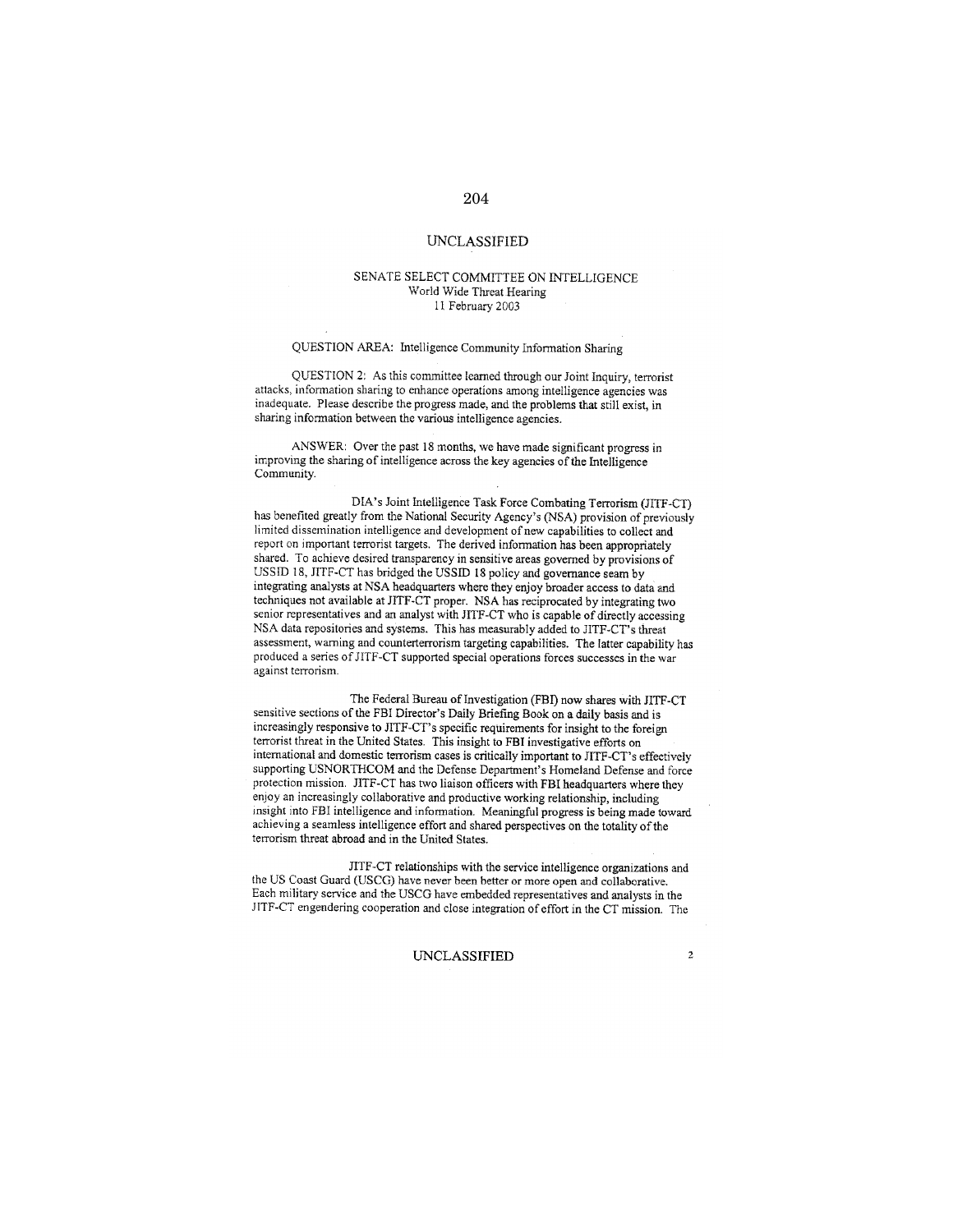USCG and the US Air Force in particular have made exceptional contributions in the form of integrated analytical personnel. The Naval Criminal Investigative Service has struck an agreement with the JITF-CT whereby its MTAC acts as a fully-integrated maritime component of the JITF-CT. The Office of Naval Intelligence is working toward a similar arrangement. US Army INSCOM continues to provide leading edge technology cooperation and unique capabilities that JITF-CT seeks to further exploit in support of its all source analysis and targeting mission. Progress in the integration of service intelligence capabilities and the sharing of intelligence across organizational lines is well on track.

Transparency and cooperation with CIA has progressed since September 11, 2001. The Agency has provided a high volume of HUMINT reporting across the terrorism spectrum, which is a major component of JITF-CT's ability to perform its all-source mission. The DCI has opened the way for JITF-CT senior leaders to attend his daily senior staff briefings on current issues and activity. This has provided heretofore unavailable insight into developing threats, collection strategies and aspects of operations. JITF-CT analysts are being integrated into CTC's terrorism targeting and operations elements, which promises to improve transparency and closer integration of CIA and DoD planning and counterterrorism operations cooperation. JITF-CT analysts are also working effectively and transparently with CIA field operations officers associated with DoD special operations elements. At the request of Director DIA, the DCI and the Director CTC have designated a Defense Senior Executive Service officer as a CTC Deputy for Defense Intelligence to better integrate and coordinate CTC and JITF-CT and other DoD intelligence efforts. This promises to pay mutually beneficial dividends in closer working relationships and intelligence sharing.

In summary, the effectiveness of JITF-CT as DoD's authoritative all source intelligence analysis center for the anti-terrorism and counterterrorism missions is entirely dependent on the fidelity, timeliness and quality of intelligence contributed by other key intelligence gathering agencies, namely CIA, FBI and NSA. Although not all intelligence transparency objectives have been achieved, intelligence sharing and collaboration has measurably improved and continues to do so.

#### **UNCLASSIFIED**

 $\mathbf 3$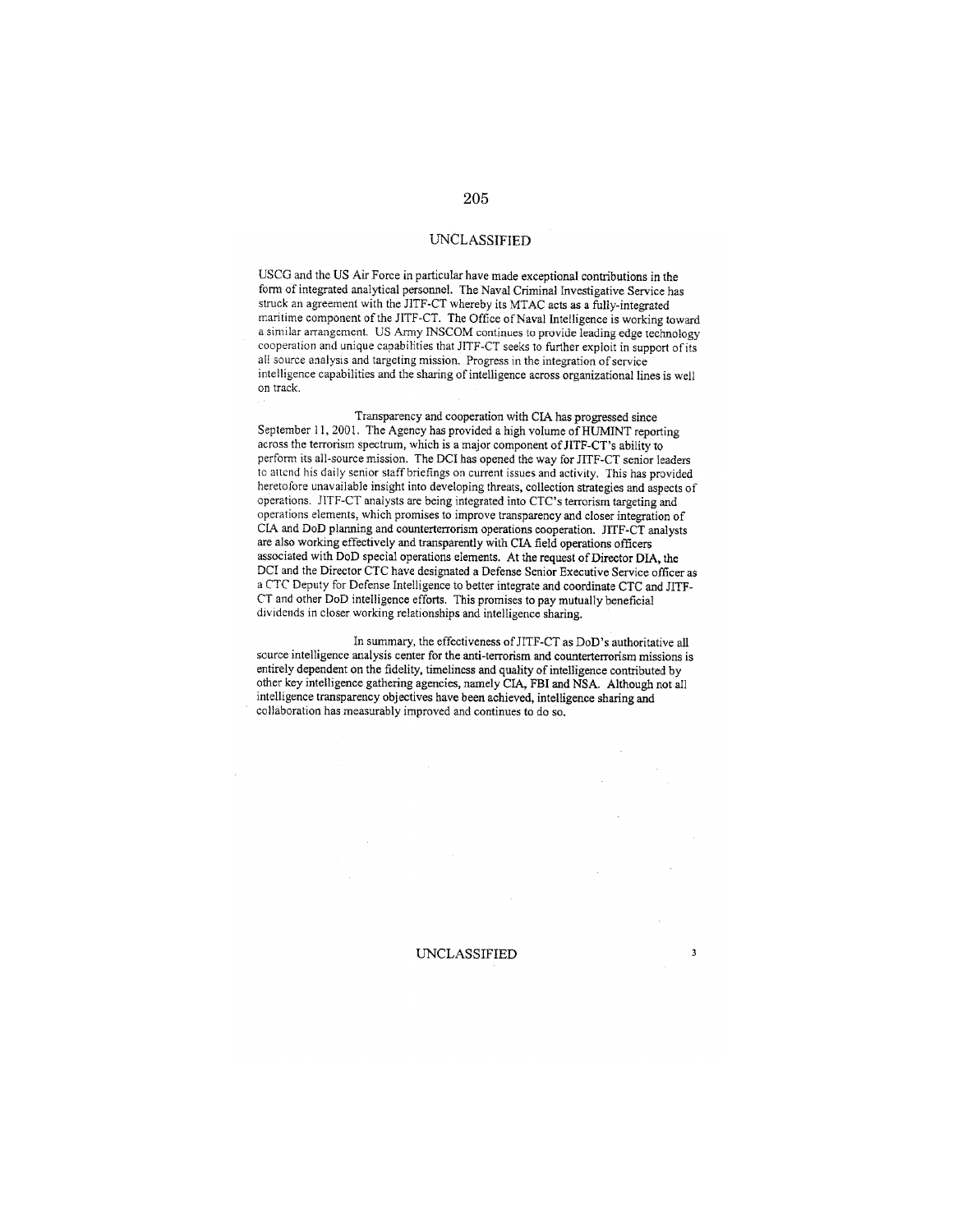## **UNCLASSIFIED**

#### SENATE SELECT COMMITTEE ON INTELLIGENCE World Wide Threat Hearing 11 February 2003

#### QUESTION AREA: Intelligence Community Support to the Department of Homeland Security

#### QUESTION 3:

- a) To what extent have each of your organizations committed to providing intelligence analysts and other staff to the new Department of Homeland Security? How many employees have you committed, or anticipate committing, to the new Department? For how long will these employees be on loan to the Department?
- b) Have you determined the categories of information that you will be providing to the Department of Homeland Security without a specific request from Secretary Ridge? If so, what are they?
- c) How will your commitment to the Department of Homeland Security diminish your ability to focus on other Intelligence Community priorities?

 $\mathcal{L}^{\text{eff}}$ 

 $\overline{4}$ 

 $\mathcal{L}$ 

ANSWER A: DIA has seven personnel detailed to the Department of Homeland Security (DHS) since March of 2003. We periodically review this staffing level and the workload. We will ensure appropriate support to DHS as it stands up operations.

ANSWER B: Through the Joint Worldwide Intelligence Communications System and other secure communications links, DIA provides DHS access to homeland security-related products, data bases, and reports generated or maintained by DIA.

ANSWER C: The impact of DIA's present level of support to DHS on our ability to focus on other IC priorities is manageable.

**UNCLASSIFIED**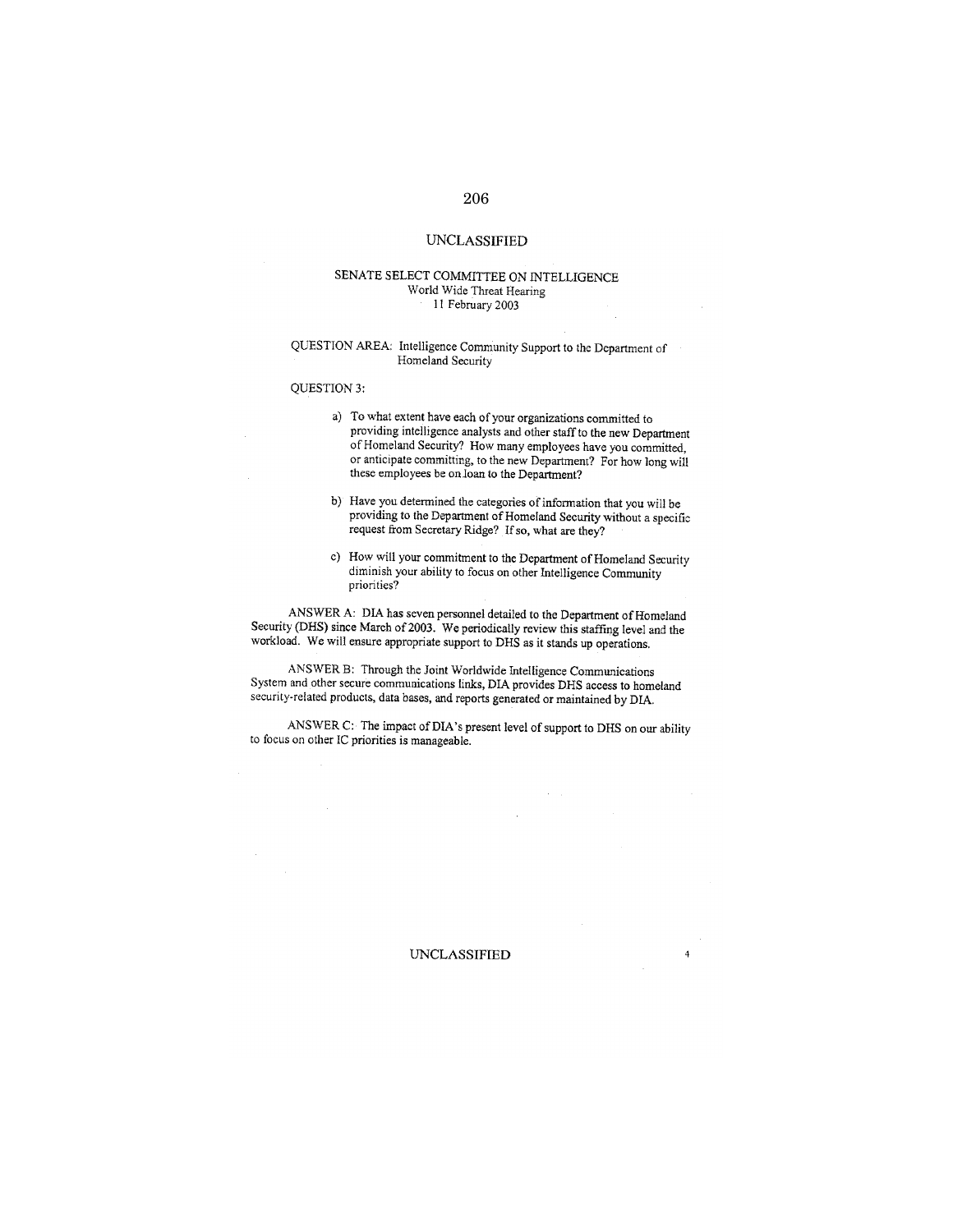## **UNCLASSIFIED**

#### SENATE SELECT COMMITTEE ON INTELLIGENCE World Wide Threat Hearing 11 February 2003

#### QUESTION AREA: Afghanistan

#### QUESTION 4:

- a) How effectively is the Karzai regime dealing with the remnants of the Taliban and al-Qa'ida?
- b) Assuming the current level of international support for the Karzai regime, how long will it take for Afghanistan to become a democratic and economically viable state?
- c) What efforts are being taken to secure Afghanistan's borders and diminish that country's appeal as a safehaven for terrorists?
- d) To what extent is President Karzai committed to eradicating Afghanistan's opium crops?

ANSWER A: Karzai's regime has been moderately effective against the remnants of the Taliban and al-Qa'ida. Karzai's April 22 meeting with Pakistani President Musharraf was part of a continuing effort to encourage Islamabad's efforts to improve security along the border to prevent opposition militant groups from launching attacks from Pakistani territory. These groups' continued access to Pakistani tribal areas allows them to operate with significant support from Pakistani Pashtuns and Islamic extremist groups.

President Karzai's response is his intensified efforts to win over low- to mid-level former Taliban with an amnesty offer. However; there is significant resistance to this plan from within his government, especially by former Northern Alliance members who distrust their former rivals.

The Karzai government also has engaged resurgent Taliban groups militarily, relying on the limited capabilities of allied militia forces and the fledgling Afghan National Army (ANA).

ANSWER B: We estimate that Afghanistan probably will require at least 10-15 years, since it historically has never been either fully democratic or economically viable.

ANSWER C: President Karzai is cooperating closely with Coalition forces to climinate terrorists while, at the same time, building a security apparatus capable of effectively preventing the reemergence of an Afghan terrorist safe-haven. The Afghani government is working to expand the Afghan National Army (ANA), its principal arm for

## **UNCLASSIFIED**

 $\mathfrak{s}$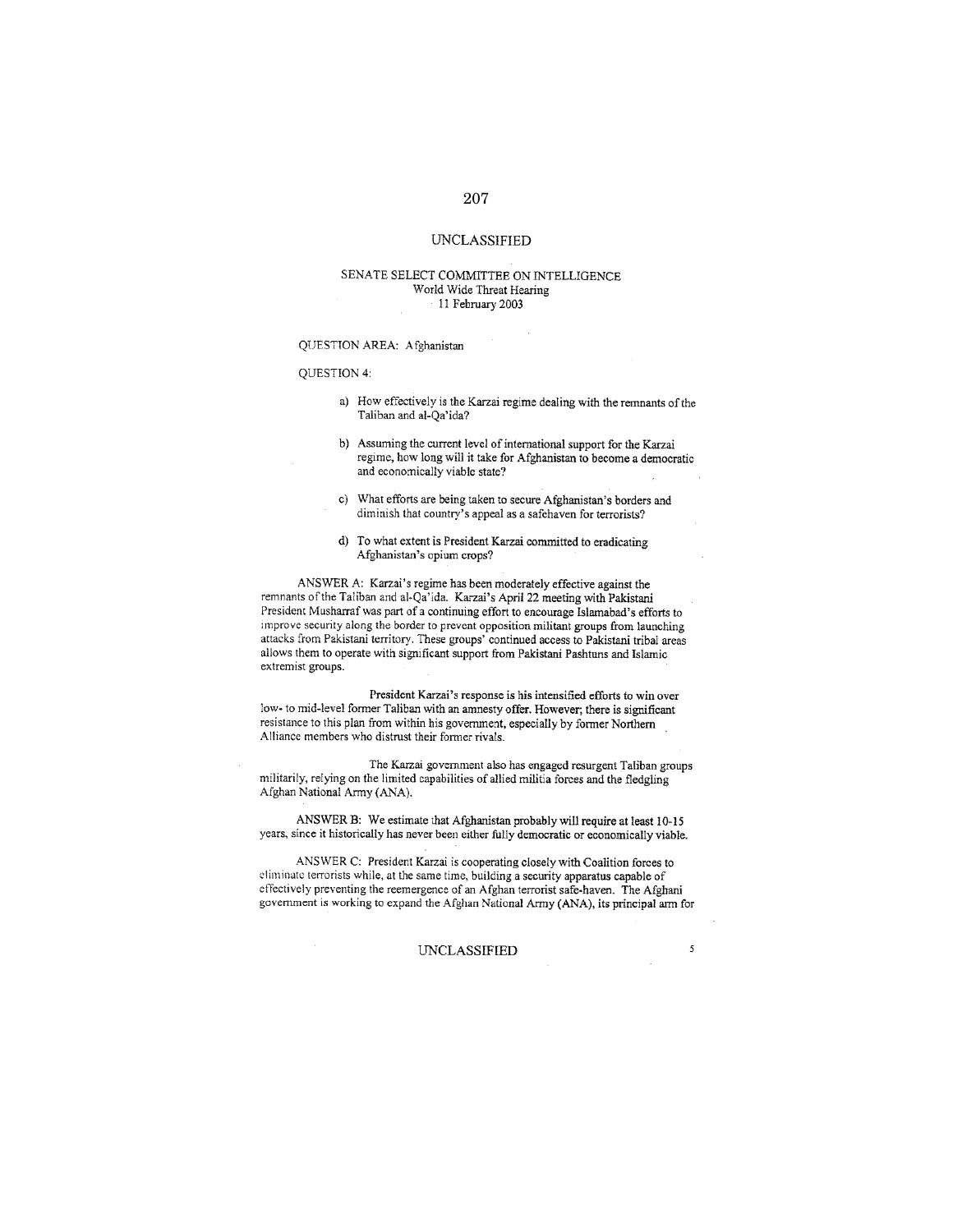providing security. The ANA's capabilities are limited by its relatively small size; currently, there are only 9 battalions (4,500 men out of a planned 70,000).

In December, Kabul signed a Friendship Treaty with all six of its neighbors to further efforts to secure and coordinate border controls. Similarly, during his 22-23 April visit to Islamabad, Karzai and Pakistani President Musharraf agreed to establish a tripartite commission and to establish a hot-line "to coordinate border security concerns." The commission will focus on reduction of cross-border incursions by Afghan and Pakistani militants operating from safe havens in Pakistan. The Pakistani government is cooperating with Coalition efforts to interdict al-Qaida members and dedicated a substantial number of Army troops to the tribal areas along the border.

ANSWER D: President Karzai called for an immediate end to Afghan poppy cultivation. The poppy destruction program is conducted exclusively by Afghan forces. Poppy eradication is the cornerstone of President Karzai's long-term agenda to eliminate the Afghan drug trade; however, he is pragmatic enough to realize the impossibility of an immediate cessation.

Poppy eradication efforts began in late 2002, but there is no independent verification of the results. Karzai's use of Afghan forces in eradication efforts has a two-fold purpose: it reduces the areas under cultivation without involving coalition forces and pays the Afghan militias involved from internationally funded counter-drug programs.

**UNCLASSIFIED** 6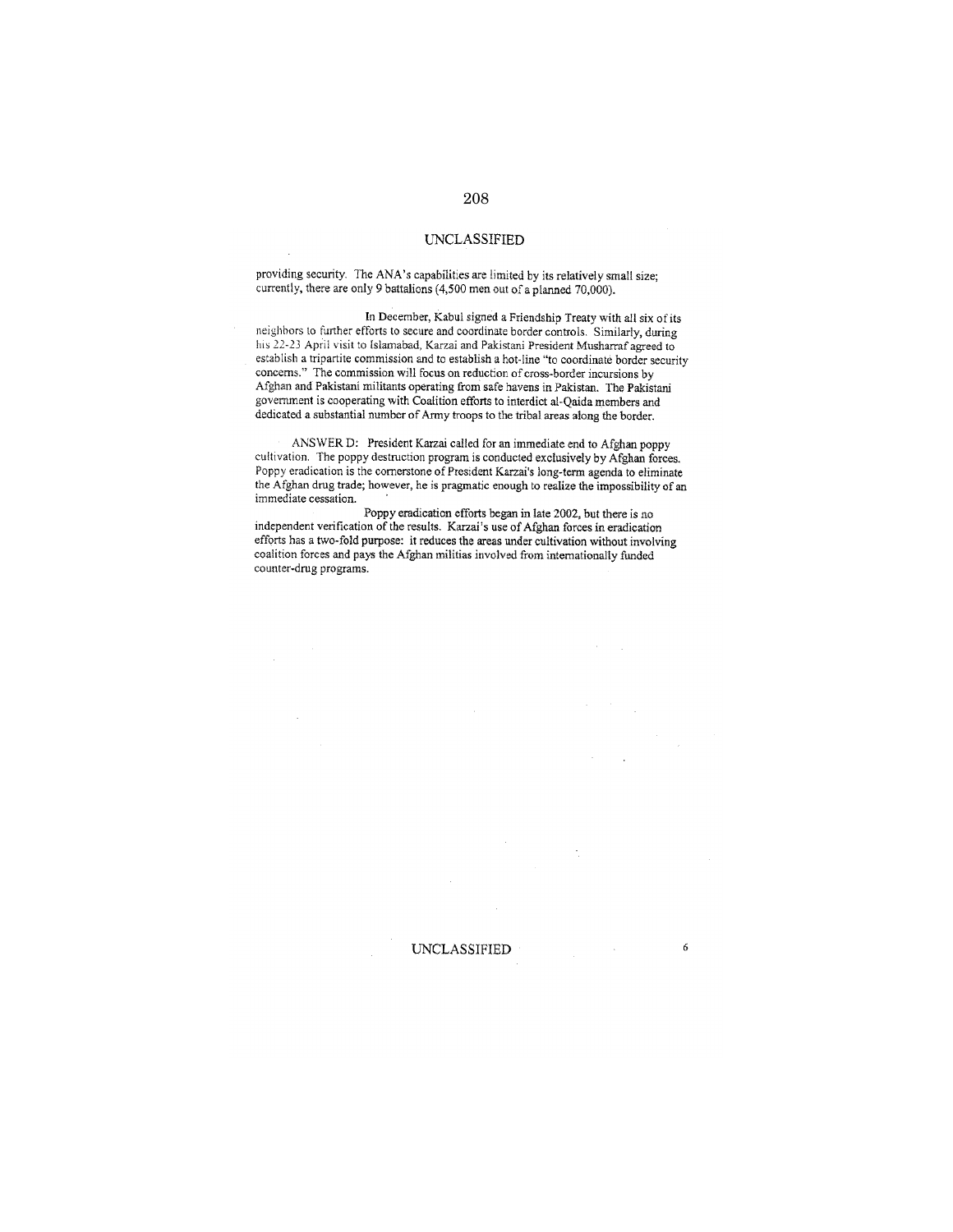#### **UNCLASSIFIED**

#### SENATE SELECT COMMITTEE ON INTELLIGENCE World Wide Threat Hearing 11 February 2003

#### QUESTION AREA: North Korea's Nuclear Weapon Program

QUESTION 5: Last year, DIA informed the Committee that: "[w]e judge that North Korea has produced one, possibly two nuclear weapons."

- a) Do you still believe this is the case?
- b) What changes have you observed in North Korea's nuclear weapon program since North Korea announced that it is withdrawing from the Nuclear Non-Proliferation Treaty?
- c) What information do you have that North Korea has provided ballistic missile technology, weapons of mass destruction or other support to Iraq, al-Qa 'ida or other terrorists groups?
- d) What is your assessment of North Korea's intention to flight test new or existing missile systems? What is the operational status of the Taepo Dong I as a surface-to-surface missile?

#### ANSWER A: Yes.

ANSWER B: North Korea expelled IAEA observers from its nuclear facilities at Yongbyon, and it has restarted operations of its 5MWe nuclear reactor. We cannot confirm North Korea's claims that it reprocessed nearly all of the nuclear fuel that was removed from this reactor around the time of the signing of the Agreed Framework. We do not have precise information on activities at Yongbyon, but North Korea's threat that additional plutonium for new weapons has been or will be removed from the used fuel is real.

ANSWER C: I cannot respond in this forum and I am forwarding a response separately.

ANSWER D: We continue to assess that Pyongyang may be ready to test the Taepo Dong 2 (TD-2), perhaps as a space launch vehicle, and perhaps in another country, with little additional warning. A flight-test of a shorter range missile also is possible at anytime.

We have no information to suggest Pyongyang intends to deploy the Taepo Dong 1 (TD-1) as a surface-to-surface missile in North Korea. We believe instead that the vehicle was a test bed for multi-stage missile technologies.

#### **UNCLASSIFIED**

 $\gamma$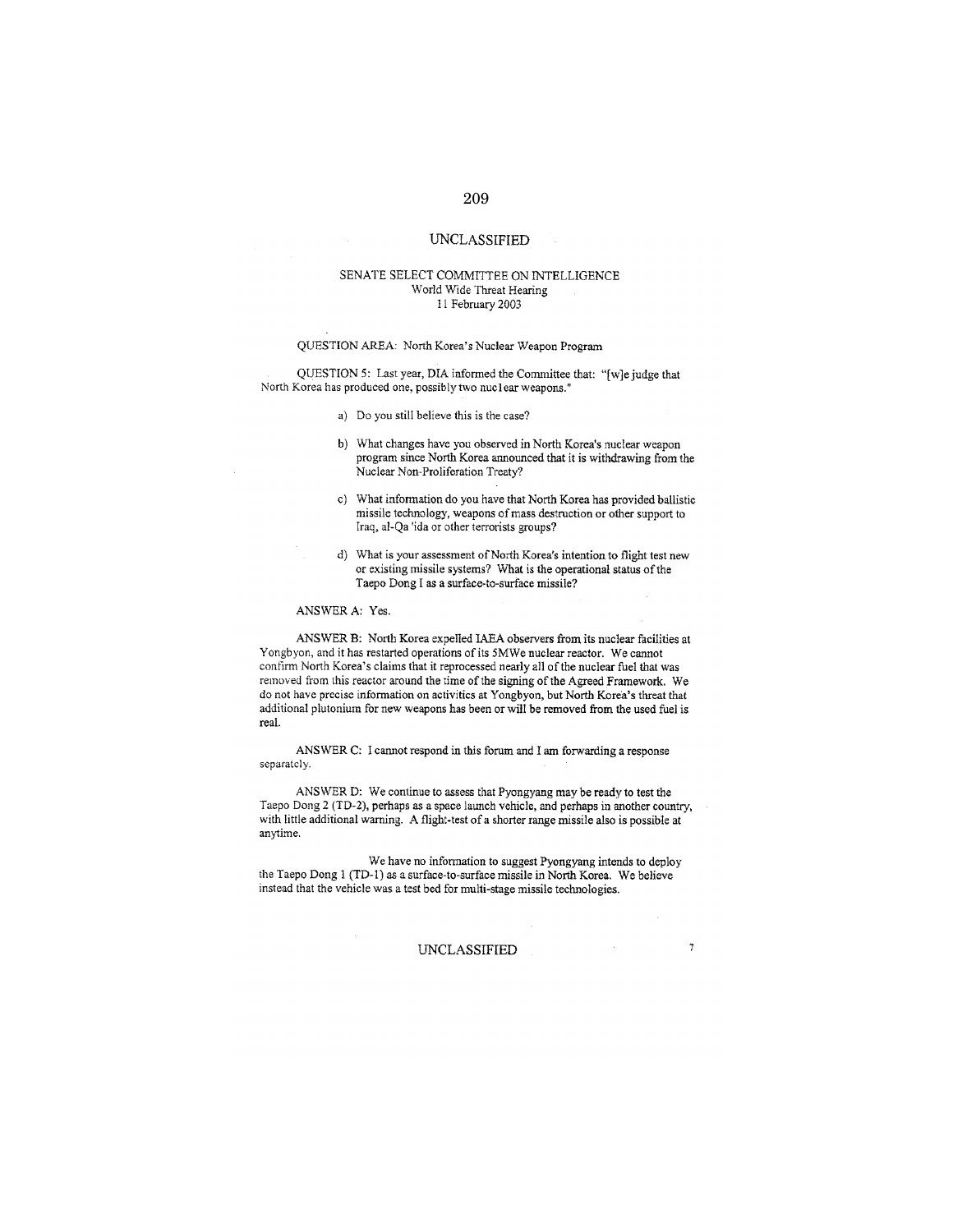## **UNCLASSIFIED**

#### SENATE SELECT COMMITTEE ON INTELLIGENCE World Wide Threat Hearing 11 February 2003

QUESTION AREA: Prospects for Instability in North Korea

#### QUESTION 6:

- a) What are the prospects for a coup or revolution in North Korea? What are the risks of such an event spilling over into a regional conflict as the competing interests of the U.S., South Korea and China come into conflict?
- b) What is the likelihood that North and South Korea will unify within the next 5 years? What is the likelihood that unification between North and South Korea will be a peaceful process? Under what circumstances would a war be likely?
- c) How strong is Kim Jong-il's hold on power? Who will likely succeed him?
- d) How confident are you of your assessments considering the closed nature of North Korea?

ANSWER A: We have no indicators that the Kim regime is under threat of a coup. In the event of a coup or an attempt, the likelihood of it initiating regional conflict is small.

ANSWER B: The likelihood of North-South reunification within the next 5 years is low. Reunification, in any time frame is likely to be peaceful, but not necessarily orderly. Seoul is concerned about a catastrophic collapse of the North that would burden the South's economy and security framework. None of the parties see conflict as a way of resolving Peninsula issues, so any potential for war is in miscalculation. North Korea's nuclear brinkmanship poses the greater danger.

ANSWER C: Kim Chong-il's hold on power appears secure. We lack reliable insights into the internal dynamics of his regime, however successor(s) to Kim most likely would come from the military. There are no obvious successors.

ANSWER D: We have low confidence in our assessments of prospects for instability due to the closed nature of the regime and the corresponding lack of access to key power centers. We are more confident in our assessments of the North's military capabilities.

#### **UNCLASSIFIED**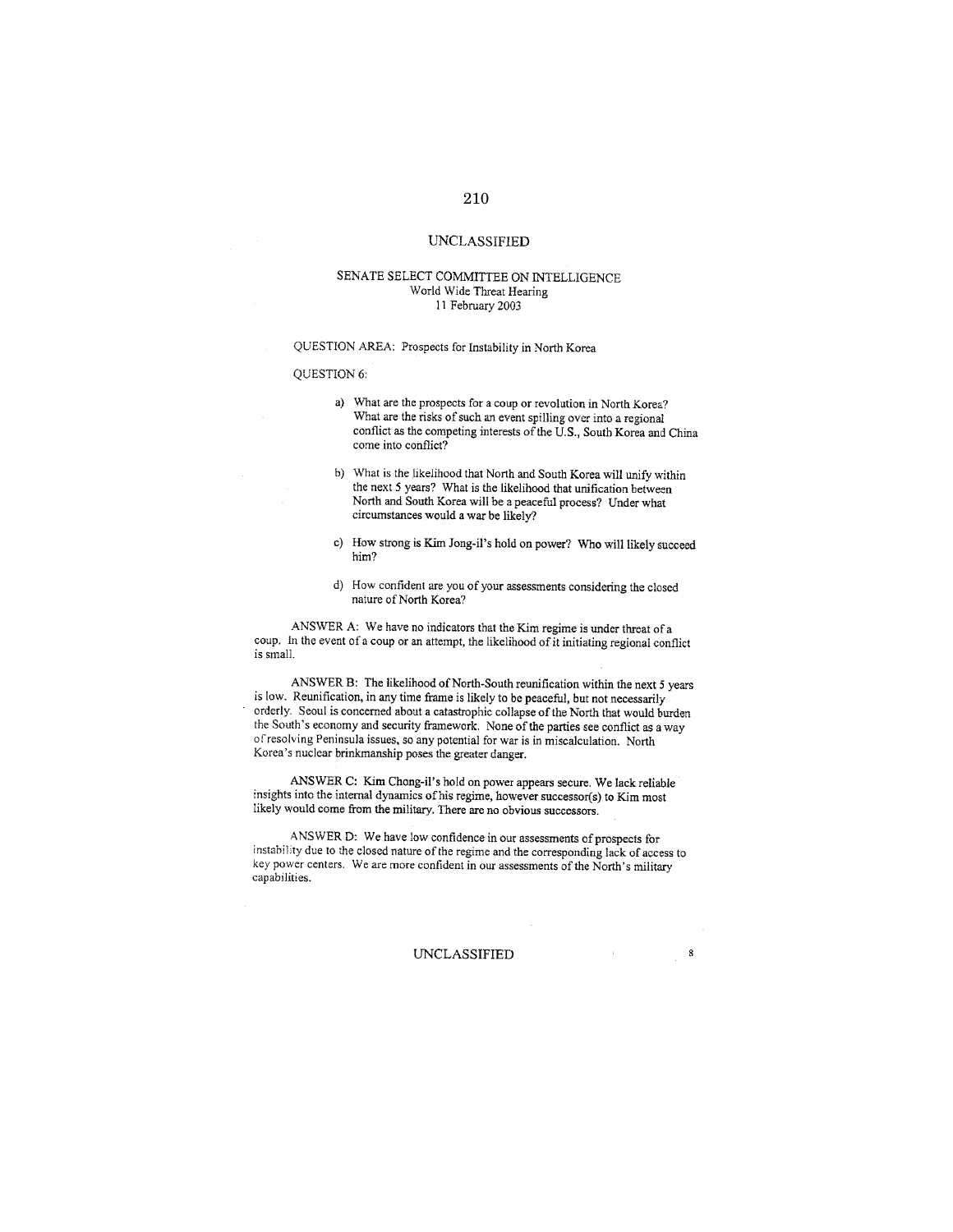#### SENATE SELECT COMMITTEE ON INTELLIGENCE World Wide Threat Hearing 11 February 2003

QUESTION AREA: Prospects for War Between China and Taiwan

#### **OUESTION 7:**

- a) What is the likelihood that China will attempt an invasion of Taiwan in the next five years?
- b) What factors would lead Beijing to consider a military versus a peaceful resolution of cross-strait issues?
- c) What is you current assessment of China's amphibious program and future invasion capabilities?
- d) How many missiles does China possess that could strike Taiwan. what is the destructive capability of this missile force, and what is Taiwan's retaliatory missile capability?
- e) To what extent have close U.S.-Taiwan relations been an obstacle to closer U.S.-China ties?

ANSWER A: It is unlikely that China will attempt an invasion of Taiwan in the next five years, unless provoked by a major domestic or Taiwan-related incident.

ANSWER B: The most commonly cited factors include: a formal declaration of independence by Taipei, foreign intervention in Taiwan's internal affairs, Taiwan's acquisition of nuclear weapons, and internal unrest on Taiwan. China's leaders also have indicated that indefinite delays in the resumption of cross-Strait dialogue could be justification for the use of force.

ANSWER C: DIA assesses that the PLA will have a marginal capability to mount an invasion through the remainder of the decade. China has shortfalls in amphibious lift, interoperability of PLA forces, and a logistical system. In order for an invasion to succeed, Beijing would need to conduct a multi-faceted campaign, involving air assault, airborne insertion, special operations raids, amphibious landings, maritime area denial operations, air superiority operations and conventional missile strikes, Nevertheless, the campaign likely would succeed - barring third-party intervention - if Beijing were willing to accept the political, economic, diplomatic, and military costs of such a course of action.

ANSWER D: The following lists China's missile capabilities:

## **UNCLASSIFIED**

 $\overline{9}$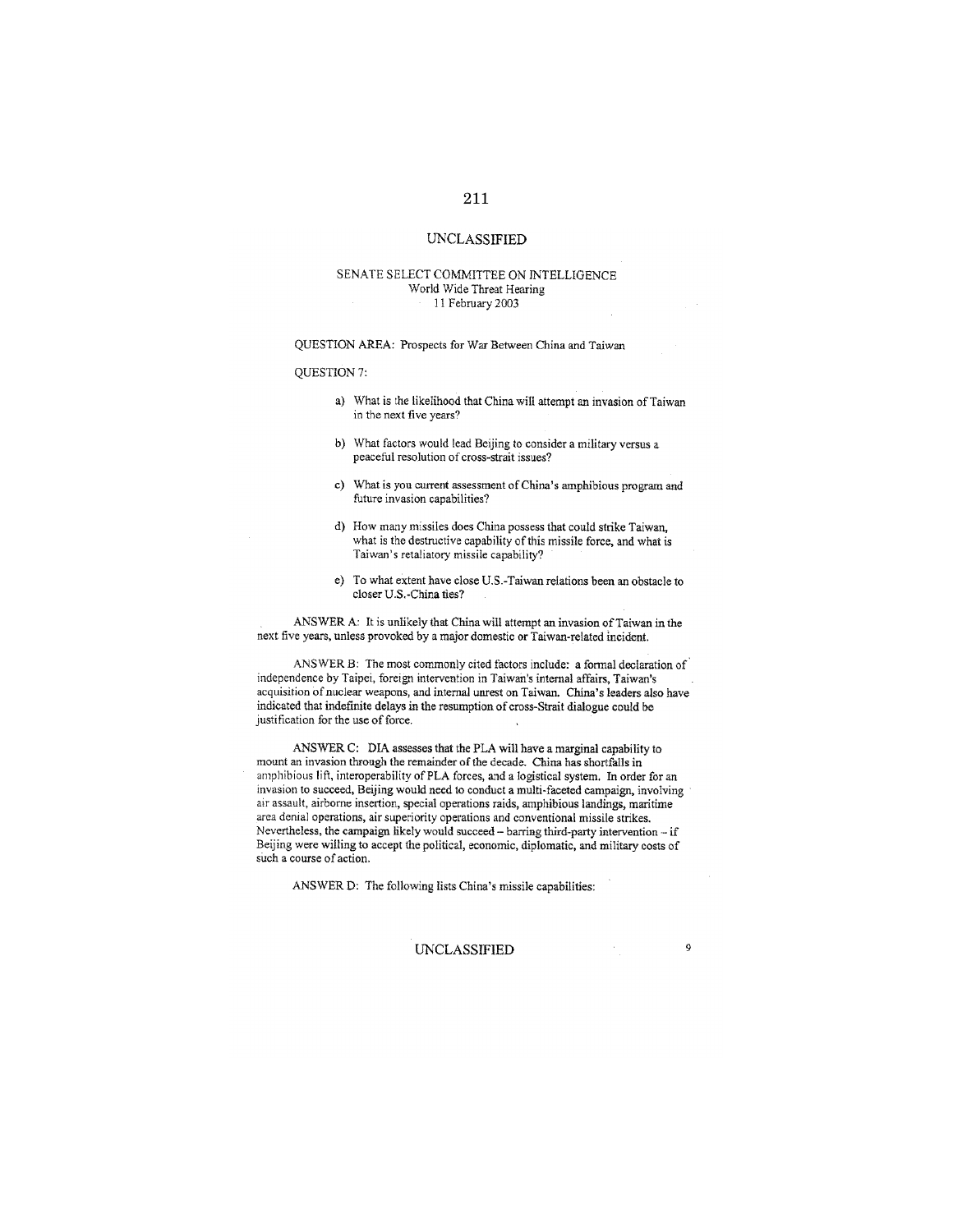- China's CSS-6 and CSS-7 SRBMs, with ranges of at least  $\bullet$ 600 km and 300 km respectively, provide it with a survivable and effective conventional strike force against Taiwan.
- China has approximately 450 SRBMs already in its  $\bullet$ deployed inventory; this number will increase by over 50 missiles per year for the next few years. The accuracy and lethality of this force are increasing through the use of satellite-aided guidance systems.
- All of China's known SRBM assets are believed to be based in the Nanjing Military Region opposite Taiwan. The number of conventional ballistic missiles deployed opposite Taiwan is expected to increase substantially over the next several years.
- The People's Liberation Army is developing variants of the  $\bullet$ CSS-6 that could employ satellite-aided navigation to enable attacks against both Okinawa and Taiwan.

China's improving capabilities, especially the growing SRBM force in southeast China, will have the net effect of improving China's ability to interfere with the operations of U.S. forces in the region and to deny access to key ports, airfields, and other bases in the region.

Taiwan's present retaliatory capability consists primarily of fighter aircraft - its inventory of over 400 fighter aircraft includes more than 325  $4^{\text{th}}$ -generation fighters - and possibly special operations forces. To the best of our knowledge, Taiwan has no retaliatory missile capability. Taiwan appears to have a land-attack cruise missile research and development program, which may reach IOC by mid-decade. Rumors periodically surface of a ballistic missile program, but the reliability of this data is difficult to ascertain.

ANSWER E: Taiwan is the major obstacle to closer PRC ties with the United States. China believes that the increasingly close relations between the United States and Taiwan are a factor leading Taiwan toward independence. The PRC routinely criticizes U.S. military ties with Taiwan, particularly arms sales. Nevertheless, Beijing views a positive U.S. China relationship as important to China's economic development, which tempers PRC reaction to U.S.-Taiwan relations.

**UNCLASSIFIED** 

 $10<sup>10</sup>$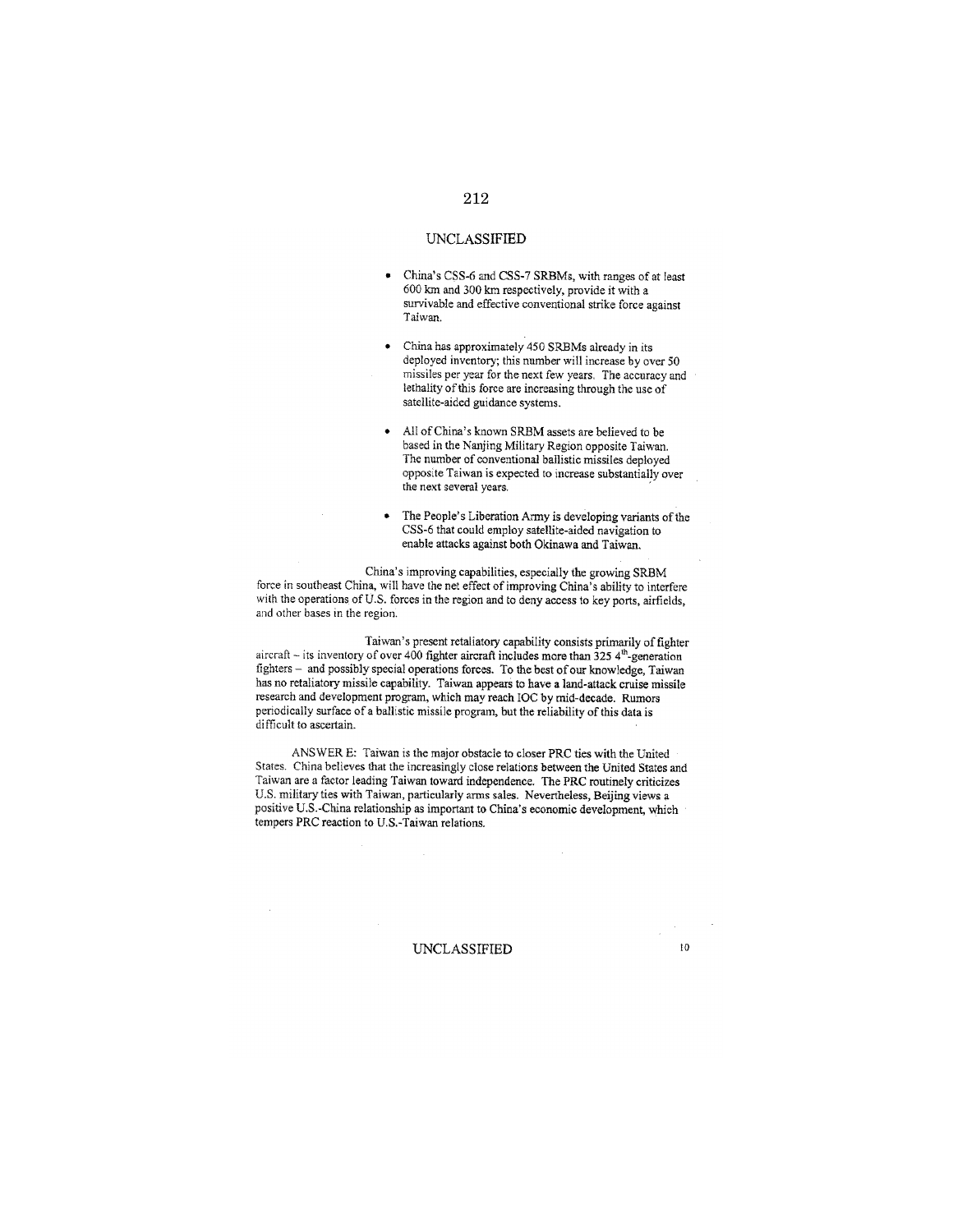#### SENATE SELECT COMMITTEE ON INTELLIGENCE World Wide Threat Hearing 11 February 2003

## QUESTION AREA: Sino-Japanese Relations

#### **OUESTION 8:**

- a) What is the likelihood that there will be an increase in tensions between China and Japan in the next five years?
- b) What are the main factors that influence this bilateral relationship?
- c) What factors could most exacerbate tensions in this relationship?

ANSWER A: The likelihood of increased tensions within the next five years is low; however, Chinese umbrage over Japanese politicians' visits to Yasukuni Shrine, Japan's pursuit of independent defense capabilities and Japan's continuing ties with Taiwan are likely to provoke low-level friction.

ANSWER B: The main factors that influence the Sino-Japanese bilateral relationship are Japan's desire to maintain economic and political influence with the countries in the region, Japan's World War II occupation, Japan's alliance with the United States, and China's growing diplomatic, economic and military capabilities. Expanding Chinese military capabilities will become a major factor in China's influence over the bilateral relationship if future relations are viewed in balance-of-power terms.

ANSWER C: The factors that could exacerbate tensions are growing nationalism in both countries, competition for economic investment and a territorial dispute. There is risk that one or both countries will turn to nationalist rhetoric to justify political and/or military actions. Both countries will continue to vie for economic investment, creating tensions particularly as some business practices could lead to charges of favoritism or cultural biases. The territorial dispute with potential for conflict is control over the Senkaku Islands (Diaoyu Tai).

UNCLASSIFIED

 $\bar{1}1$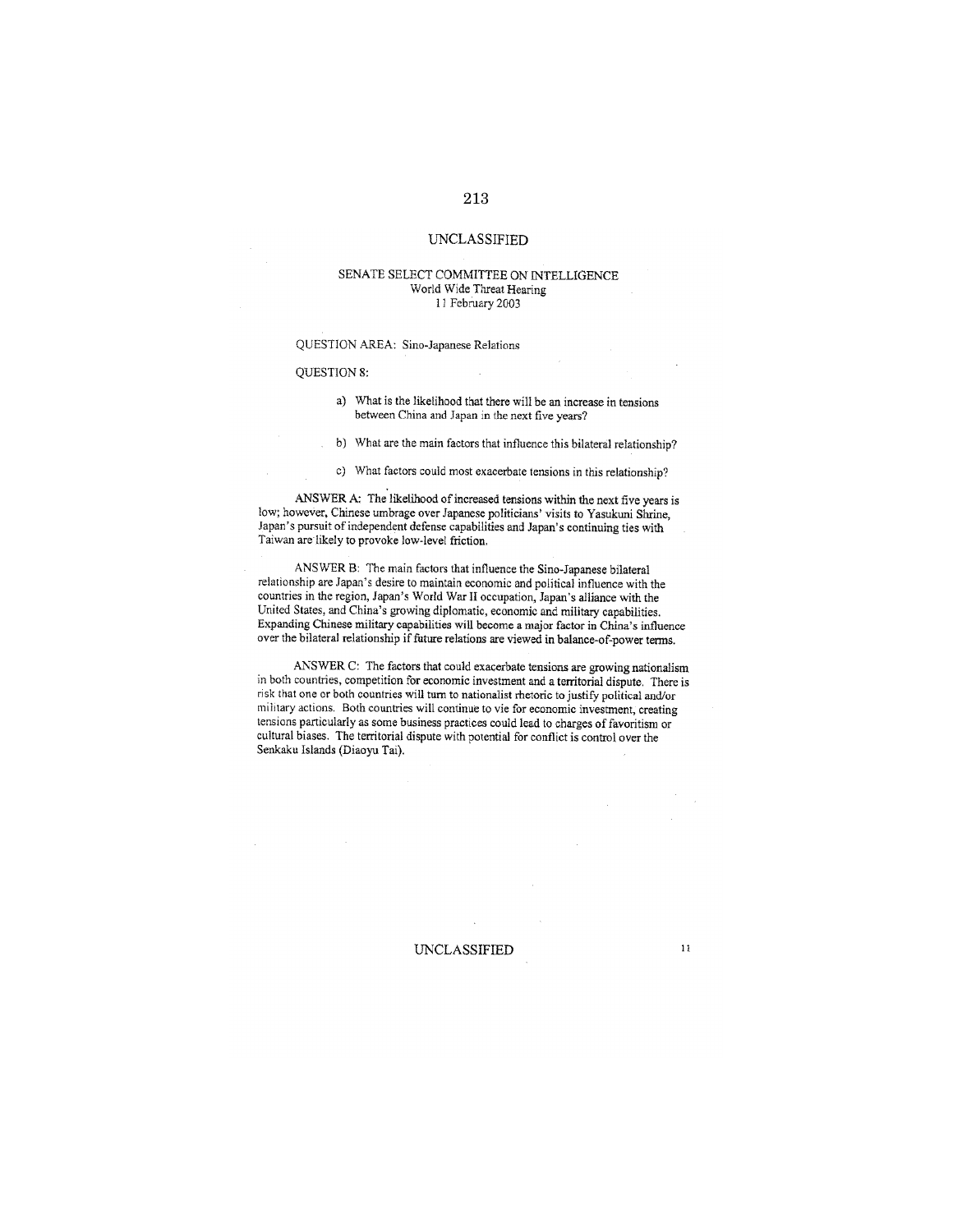## **UNCLASSIFIED**

#### SENATE SELECT COMMITTEE ON INTELLIGENCE World Wide Threat Hearing 11 February 2003

#### QUESTION AREA: Pakistan

#### QUESTION 9:

- a) What is your assessment of the stability of Pakistan's government?
- b) To what extent are Islamic fundamentalists influencing the government's policies on the War on Terrorism and U.S. relations?
- c) How helpful has Pakistan been in the War on Terrorism?
- d) What is the status and security of Pakistan's nuclear program?
- e) To what extent are you concerned that Islamic fundamentalist elements within Pakistan's government will provide nuclear weapon technology or assistance to al-Qa'ida or other terrorist groups?
- f) What would Pakistan's likely reaction be to another Indian nuclear test?
- g) How would a U.S.-led war against Iraq impact the stability of Pakistan's government?

ANSWER A: We assess the Pakistani government to be stable. Assassination presents the greatest near-term threat of instability. We remain concerned, however, that a rise in Islamic extremism among the public and political parties could serve as a catalyst for a political crisis.

ANSWER B: Islamic fundamentalists and extremist groups moderately influence the government's policies on the War on Terrorism and U.S. relations.

Anti-US sentiment limits the government's ability to collaborate with the US. Anti-US sentiment in the tribal areas on the Afghan border complicates Pakistani military efforts to apprehend terrorists and to interdict movement across the Afghan border.

ANSWER C: Pakistan is a key supporter in the Global War on Terrorism. President Musharraf's government has made bold and courageous decisions to work with the international community to fight terrorism The government of Pakistan has given strong and sustained support on counter-terrorism matters - the arrest of senior al-Qa'ida

## **UNCLASSIFIED**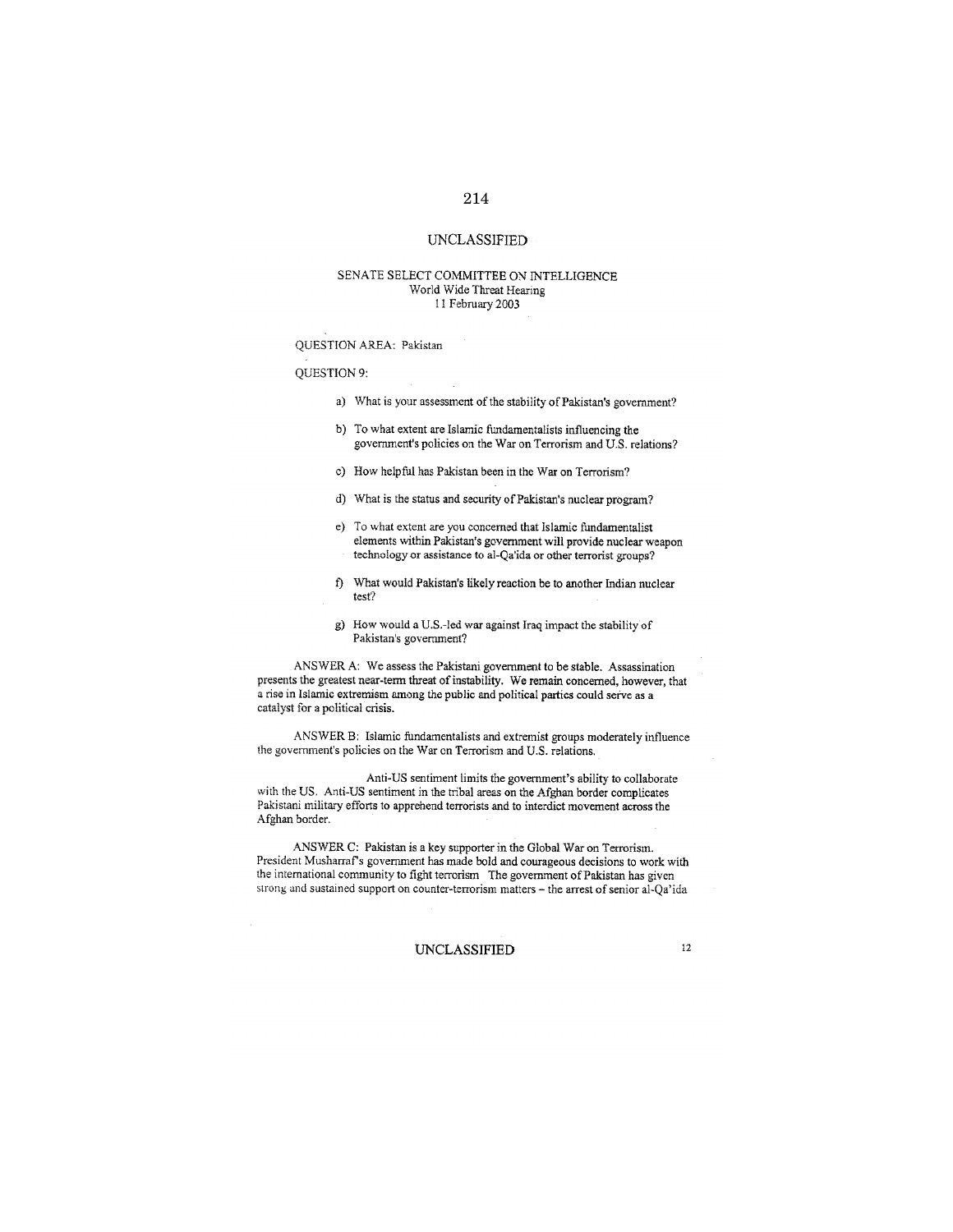operatives such as Ramzi bin al Sheehb and Khaled Shaykh Mohammed are examples of Pakistan's key role in counter-terrorism efforts.

ANSWER D: Pakistan can monitor and account for its stockpile of nuclear weapons. We believe that Pakistan is taking appropriate protective measures, and Islamabad assures the US that its weapons are secure.

ANSWER E: We would be very concerned should Islamic extremists take control of Pakistan, since many extremists suggested during Operation Iraqi Freedom that Pakistan should provide nuclear devices to Iraq. We are confident that President Musharraf wouldn't provide nuclear weapons, fissile material, or technical assistance to al-Qa'ida. We are concerned, however, about the threat of an individual providing nuclear-related technology, since it is difficult for any government to prevent the unauthorized transfer of information. Islamabad already has arrested and interrogated scientists suspected of passing sensitive nuclear technology to al-Qa'ida.

ANSWER F: Islamabad would be under intense domestic pressure and likely would respond in kind with its own nuclear test.

**UNCLASSIFIED** 

ANSWER G: The war in Iraq did not appreciably affect the stability of thePakistani government.

## 215

 $13\,$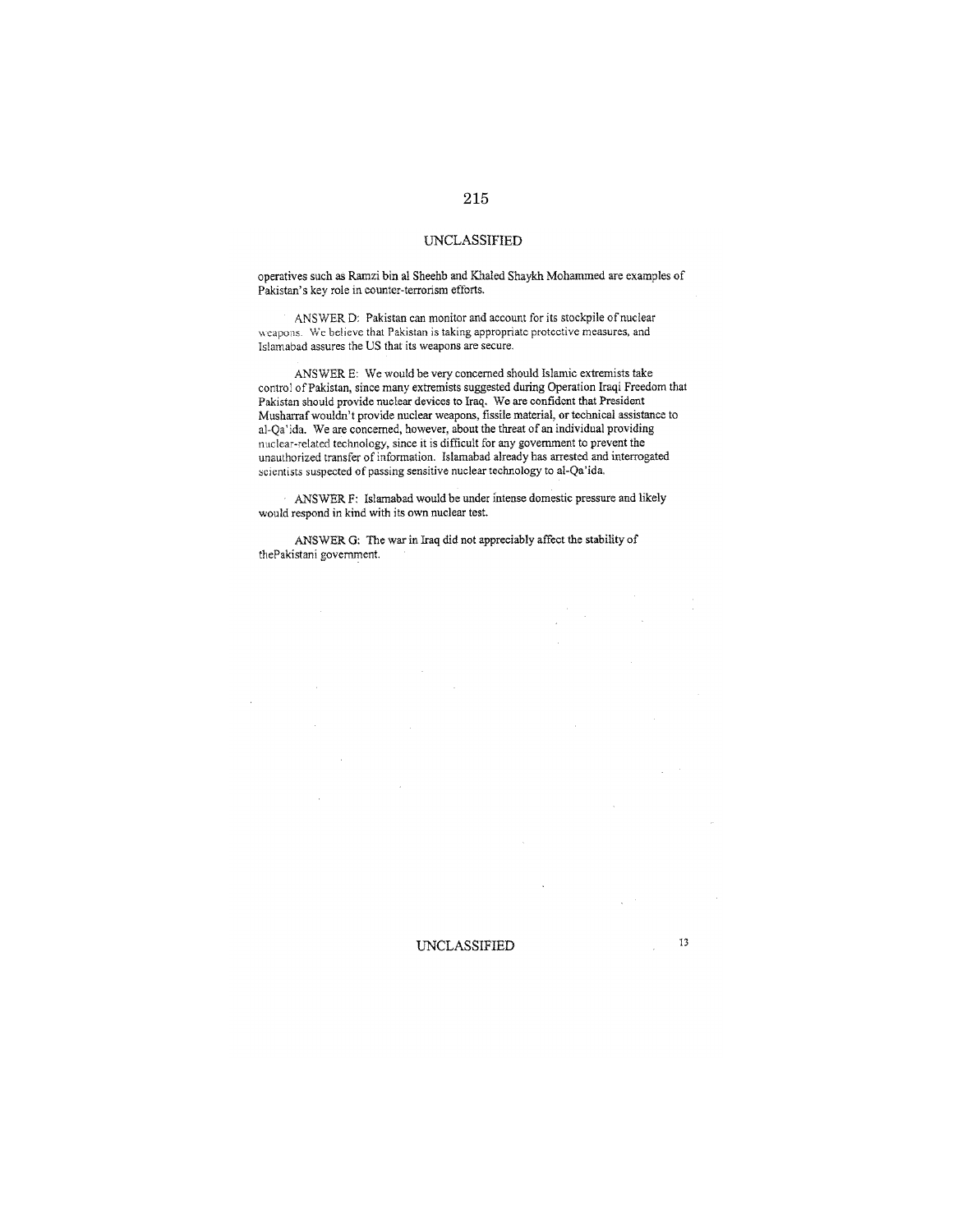#### SENATE SELECT COMMITTEE ON INTELLIGENCE World Wide Threat Hearing  $\cdot$  11 February 2003

#### QUESTION AREA: Security of the Russian Nuclear Stockpile

QUESTION 10: Last year, the CIA informed the Committee that "Russian safeguards for its WMD arsenal are uneven despite some improvements made with U.S. assistance. We have no credible evidence that a Russian nuclear warhead has been lost or stolen. We remain concerned about corruption and the negative effect of the post-Soviet decline in military spending on personnel reliability and physical security."

- a) Is this still an accurate description of the security of the Russian nuclear stockpile?
- b) Have you received any information in the last year that indicates that terrorists have tried to acquire Russian nuclear material?

ANSWER A: Yes, we agree that there is a lack of credible evidence about the loss or theft of a Russian nuclear warhead. Russian safeguards are uneven.

ANSWER B: Yes, there were a few reports during the past year of terrorist attempts to acquire Russian nuclear material.

#### UNCLASSIFIED

 $\mathcal{C}_{\mathcal{A}}$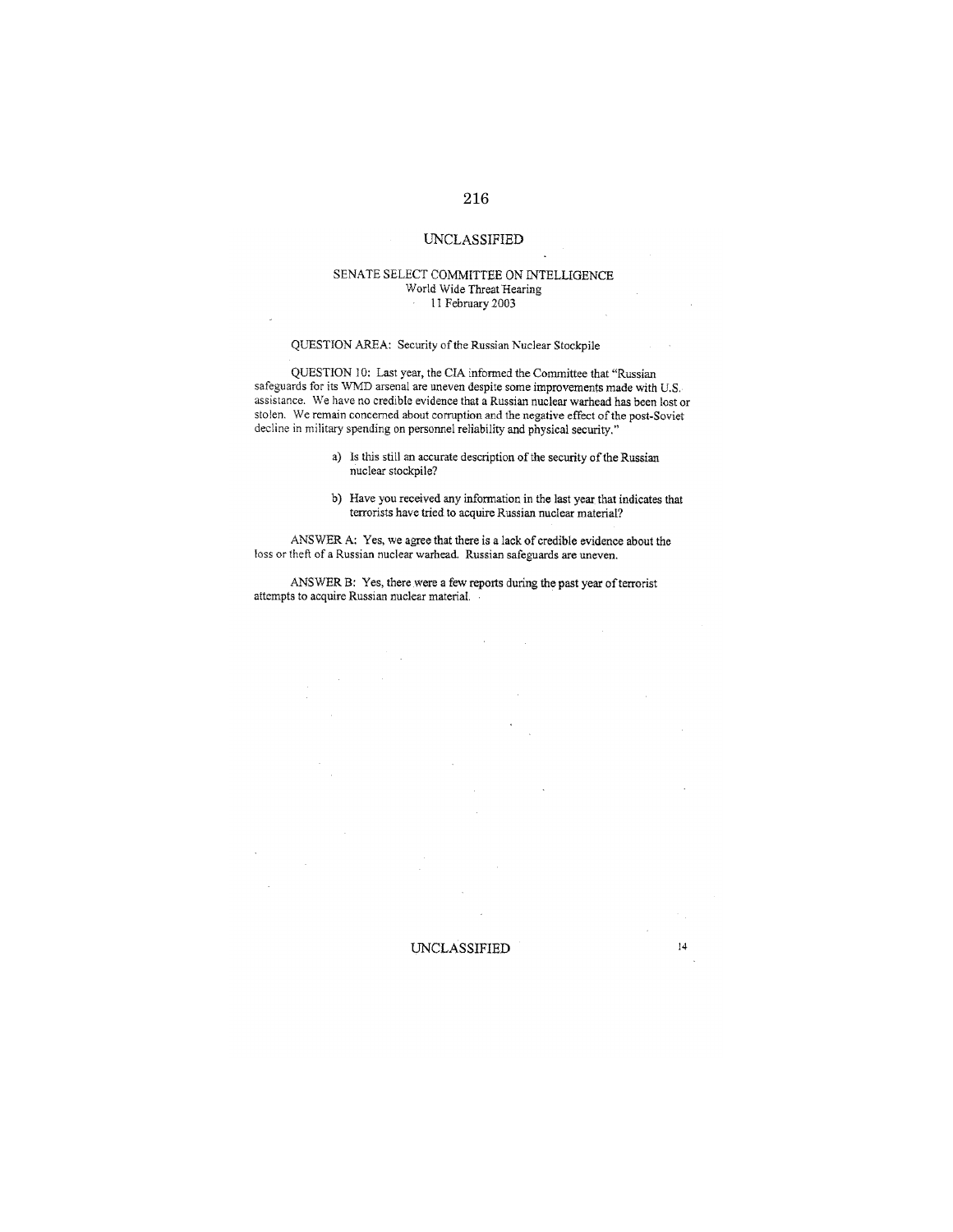#### SENATE SELECT COMMITTEE ON INTELLIGENCE World Wide Threat Hearing 11 February 2003

#### **OUESTION AREA: The Challenges Facing Post-Saddam Iraq**

QUESTION 11: Last year, the CIA told the Committee that: "[t]he nature of post-Saddam Iraq would depend on how and when Saddam left the scene, but any new regime in Baghdad would have to overcome significant obstacles to achieve stability. If Saddam and his inner circle are out of the picture and internal opponents of the regime band together, we assess that a centrist Sunni-led government would be pressed to accept an Iraqi state less centralized than Saddam's. Iraq's restive sectarian and ethnic groups, however, would probably push for greater autonomy. Decades of authoritarian rule have deprived Iraqis of the opportunity to build democratic traditions and parliamentary experience that could help them master the art of consensus building and compromise."

With the fall of Saddam's regime, there will be many challenges to making Iraq a democratic, stable, and economically viable regime-including creation of an effective transitional security force, developing a comprehensive plan for security, eliminating weapons of mass destruction [WMD] and establishing an international transitional administration.

- a) How long will this process take and how much will it cost?
- b) How is the Arab World reacting to an Iraq defeated and occupied by the U.S. and its allies?
- c) To what extent is this outcome increasing the likelihood that the U.S. will be targeted by Islamic terrorists such as al-Qaida?

ANSWER A: We don't have reliable timelines or cost estimates, as there are too many unknowns and variables which could have an impact on such estimates.

ANSWER B: Many Arab governments are concerned that the U.S. will not stay focused long enough to create a stable, unified Iraq. Also of major concern to Iraq's Arab neighbors is the possibility of the rise of fundamentalist Islamists or Shia Muslims in the new Iraq. They fear such developments in Iraq will embolden their own Islamists or minority Shia populations to make demands on their governments. Regional governments also fear that the U.S. and indigenous elements will pressure them to reform their political and economic systems.

Iran is pleased with the fall of Saddam's regime, but is concerned about Iraq's follow-on government, the U.S. presence, and destroying the Mujahideen-e Khalq (MEK), an anti-Iranian terrorist organization located in and formerly supported by Iraq.

**UNCLASSIFIED**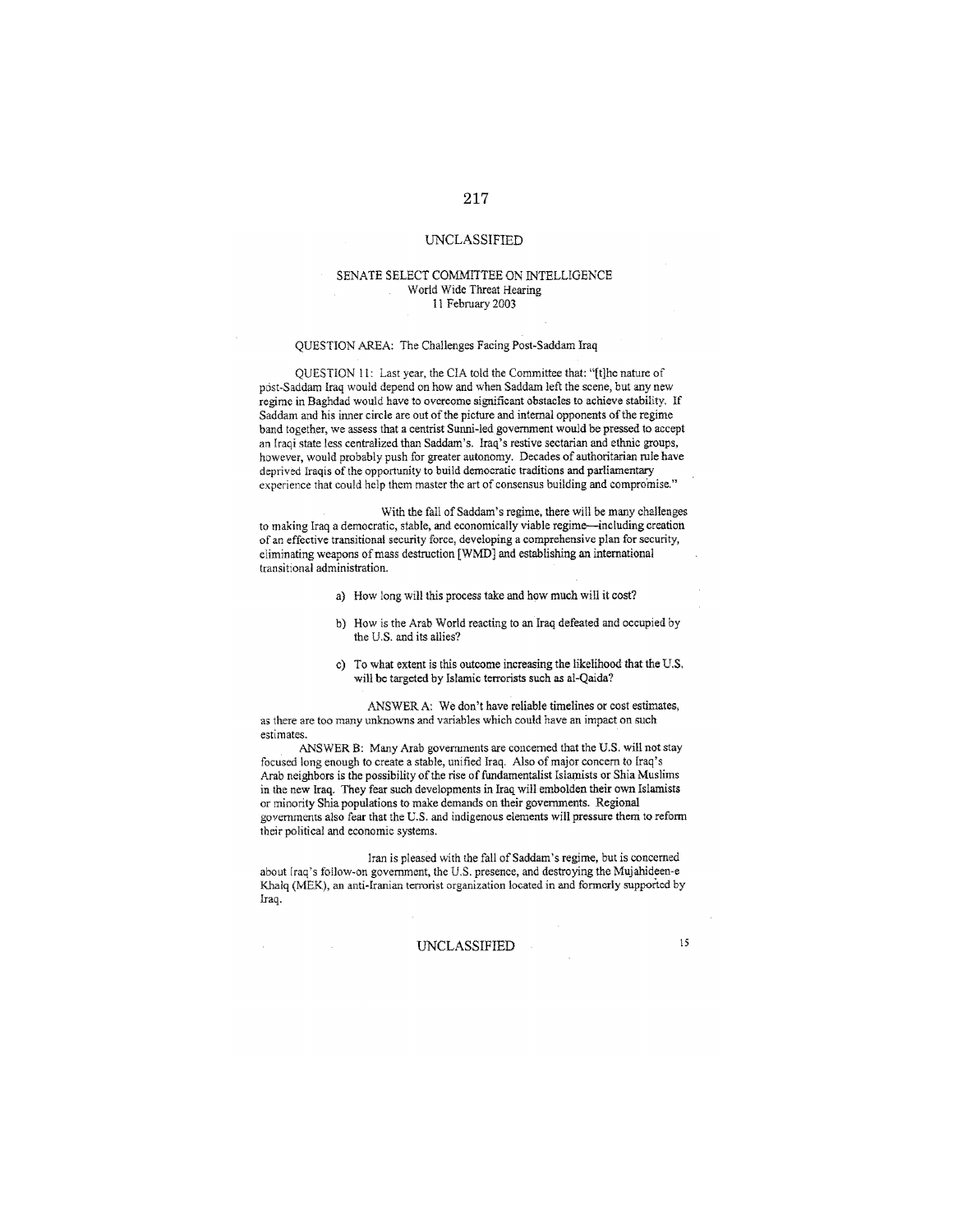Turkey is supportive of U.S. efforts in Iraq. The Turkish government seeks to renew trade relations with a new Iraqi government as soon as possible and to participate in reconstruction efforts. Turkey supports a stable fraq that maintains its territorial integrity, aims for the free and fair representation of all Iraqi<br>people through the establishment of democratically elected government, and ensures for the participation of Iraqi Kurdish groups in any new government.

ANSWER C: Due to the unsettled security environment, Islamic extremists are trying to move money, weapons, and personnel into Iraq. Islamic extremists from the Middle East and other parts of the world are attempting to travel to Iraq to participate in anti-coalition attacks.

 $\bar{\lambda}$ 

 $16\,$ 

 $\mathcal{L}_{\mathrm{c}}$ 

#### **UNCLASSIFIED**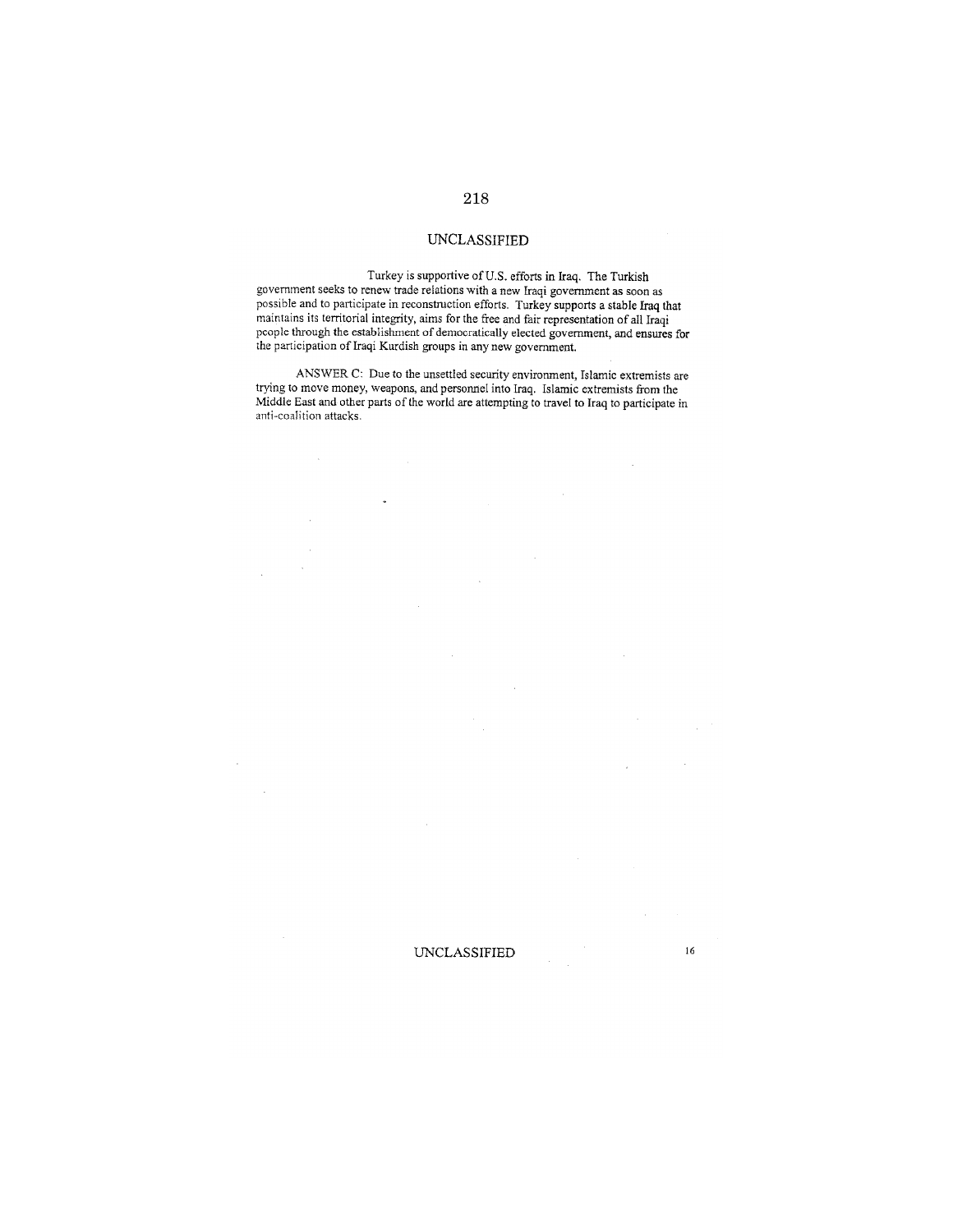#### SENATE SELECT COMMITTEE ON INTELLIGENCE World Wide Threat Hearing 11 February 2003

#### OUESTION AREA: The Future of North Korea

QUESTION 12: In 1996, DIA informed the Committee that "[t]he likelihood that North Korea will continue to exist in its current state 15 years from now is low to moderate. Unless solutions to the North's economic problems are found, the regime will not be able to survive. It will have to adapt, slide into irrelevance, or collapse/implode. This has led many analysts to believe a process of political self-destruction has begun with potential for system collapse within 3 years."

- a) While the North Korean regime obviously did not collapse within three years of that statement, what do you think of the long-term viability of the North Korean regime?
- b) What do you believe is the likeliest scenario for the North Korean regime's demise - adaptation, sliding into irrelevance, or collapse/implode?

 $\bar{z}$ 

ANSWER A: We foresee continued economic decline and international isolation. Determining any precise "breaking point," however, is no easier today than it was in 1996. The regime shows no signs of losing control; it is more likely that its course will be driven more by external dynamics, e.g. outcome of the nuclear issue, North-South relations, etc., than by events or forces inside the North.

ANSWER B: The regime's course will more likely be driven by external dynamics – outcome of the nuclear issue, North-South relations, etc. -- than by events/forces inside the North. "Adaptation" is the most likely of the three scenarios posited.

#### **UNCLASSIFIED**

 $17\,$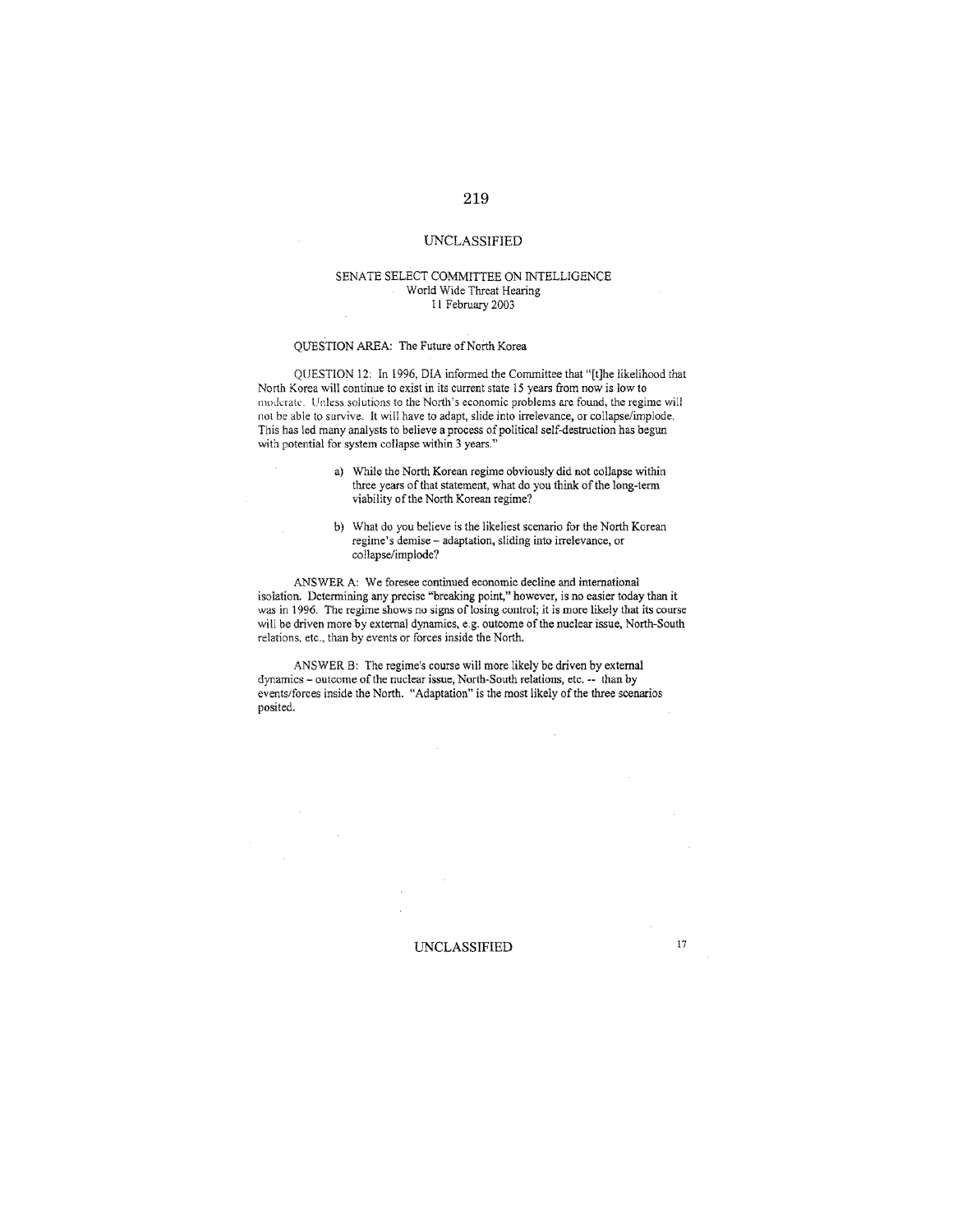#### **UNCLASSIFIED**

#### SENATE SELECT COMMITTEE ON INTELLIGENCE World Wide Threat Hearing 11 February 2003

QUESTION AREA: The Impact of U.S. Military Withdrawal from South Korea

#### **OUESTION 13:**

- a) How serious is anti-American sentiment in South Korea at present?
- b) If the U.S. were to withdraw its military forces from South Korea, what would be the impact on the region - and specifically, on North Korea-South Korea relations?

ANSWER A: While the surge of anti-Americanism in late 2002 has abated and even spurned some pro-American demonstrations, an undercurrent of anti-Americanism is present in Korean society and, by most measures, is increasing. "Anti-Americanism" is found in a range of groups and sentiments, from a public demand that the US show sensitivity to an increasing pluralistic Korean body politic, to those who seize upon incidents to forward an agenda for radical transformation of South Korea. Whether anti-Americanism will threaten the alliance depends on the policies and maturity of South Korean leaders.

ANSWER B: A U.S. military withdrawal from South Korea would have profound implications for regional security, whatever the scenario. In the unlikely event the U.S. were to withdraw unilaterally or under extremely adverse circumstances, the full range of relationships among the U.S., ROK, Japan, North Korea, China, and Russia, as well as others, would undergo major re-examination. If a U.S. withdrawal were conducted in close consultation with the ROK and the other key players, the impact - though still significant - would be lessened.

 $\mathcal{L}^{\mathcal{L}}$ 

 $\lambda$ 

#### **UNCLASSIFIED**

 $18\,$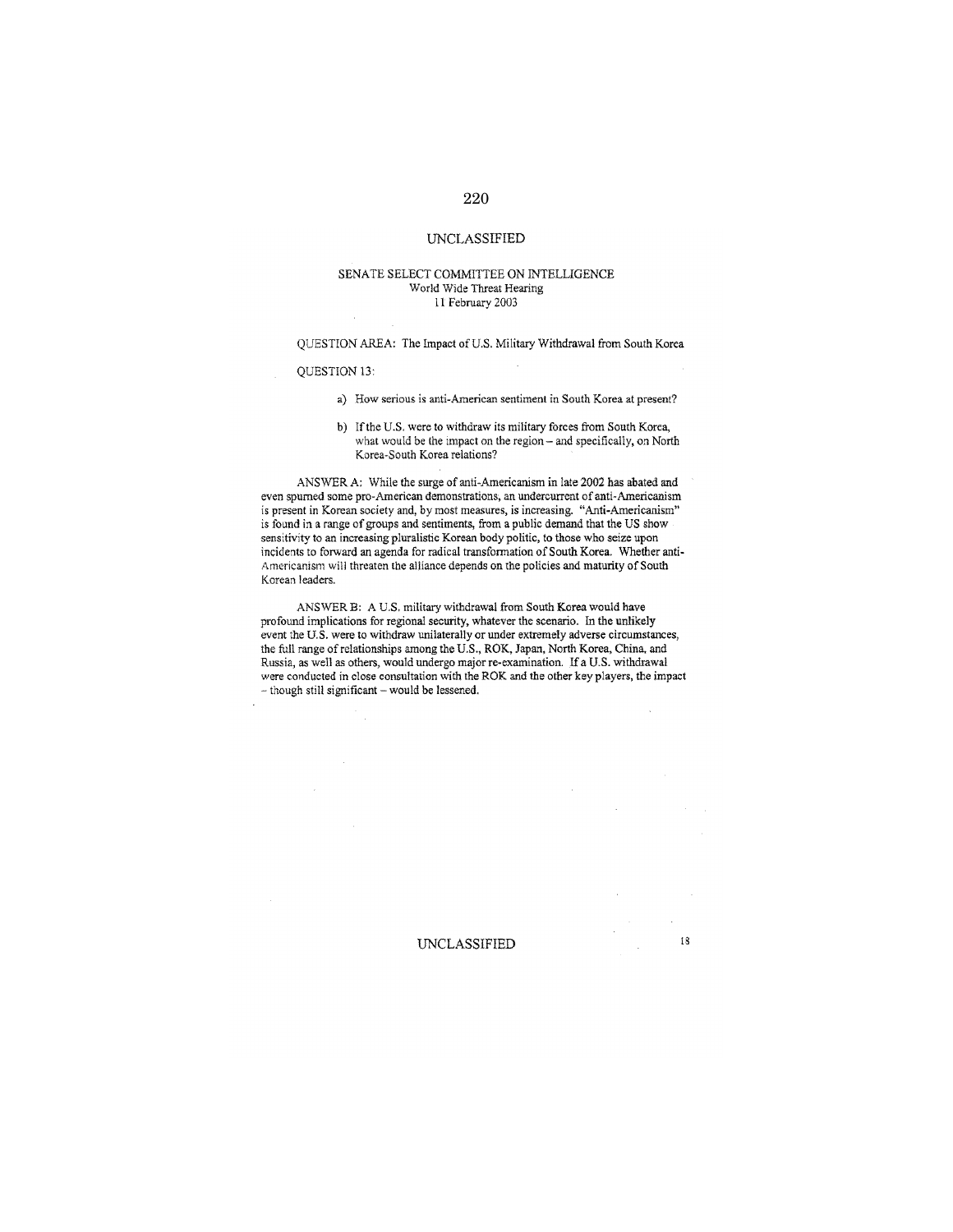## **UNCLASSIFIED**

# SENATE SELECT COMMITTEE ON INTELLIGENCE World Wide Threat Hearing<br>11 February 2003

 $\mathcal{L}_{\mathcal{A}}$ 

 $\mathcal{L}_{\rm{in}}$ 

## QUESTION AREA: Possible Iraq-Libya WMD Cooperation

QUESTION 14: What information do we have regarding cooperation between<br>Iraq and Libya with regard to Weapons of Mass Destruction? Please elaborate.

ANSWER: I cannot respond in this forum and I am forwarding a response separately.

 $\mathcal{L}_{\mathcal{A}}$ 

**UNCLASSIFIED** 19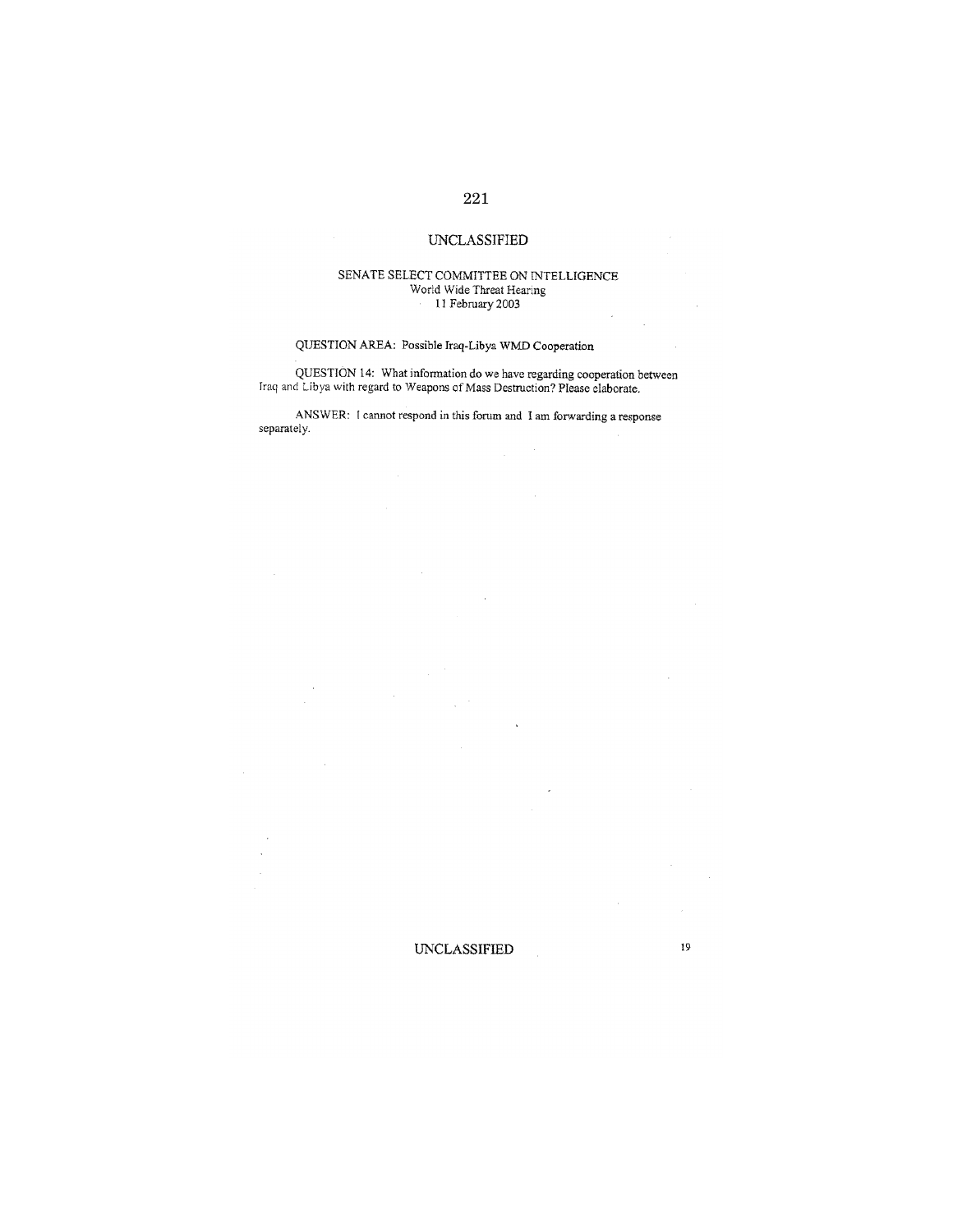## $222\,$

## **UNCLASSIFIED**

#### SENATE SELECT COMMITTEE ON INTELLIGENCE World Wide Threat Hearing  $\sim$ 11 February 2003

## QUESTION AREA: The Purpose of Saddam's WMD Programs

 $\bar{\beta}$ 

 $\sim$ 

 $\bar{\beta}$ 

 $\ddot{\phantom{a}}$ 

QUESTION 15: What is the primary purpose of Saddam Hussein's WMD programs, deterrence or some more aggressive purpose (e.g., for use in terrorist attacks)?

ANSWER: Saddam Hussein's regime no longer exists and thus has no role in any remaining WMD programs or related equipment or material.

 $\mathcal{L}^{(1,2)}$ 

**UNCLASSIFIED** 

20

v.

 $\sim$ 

 $\mathcal{A}$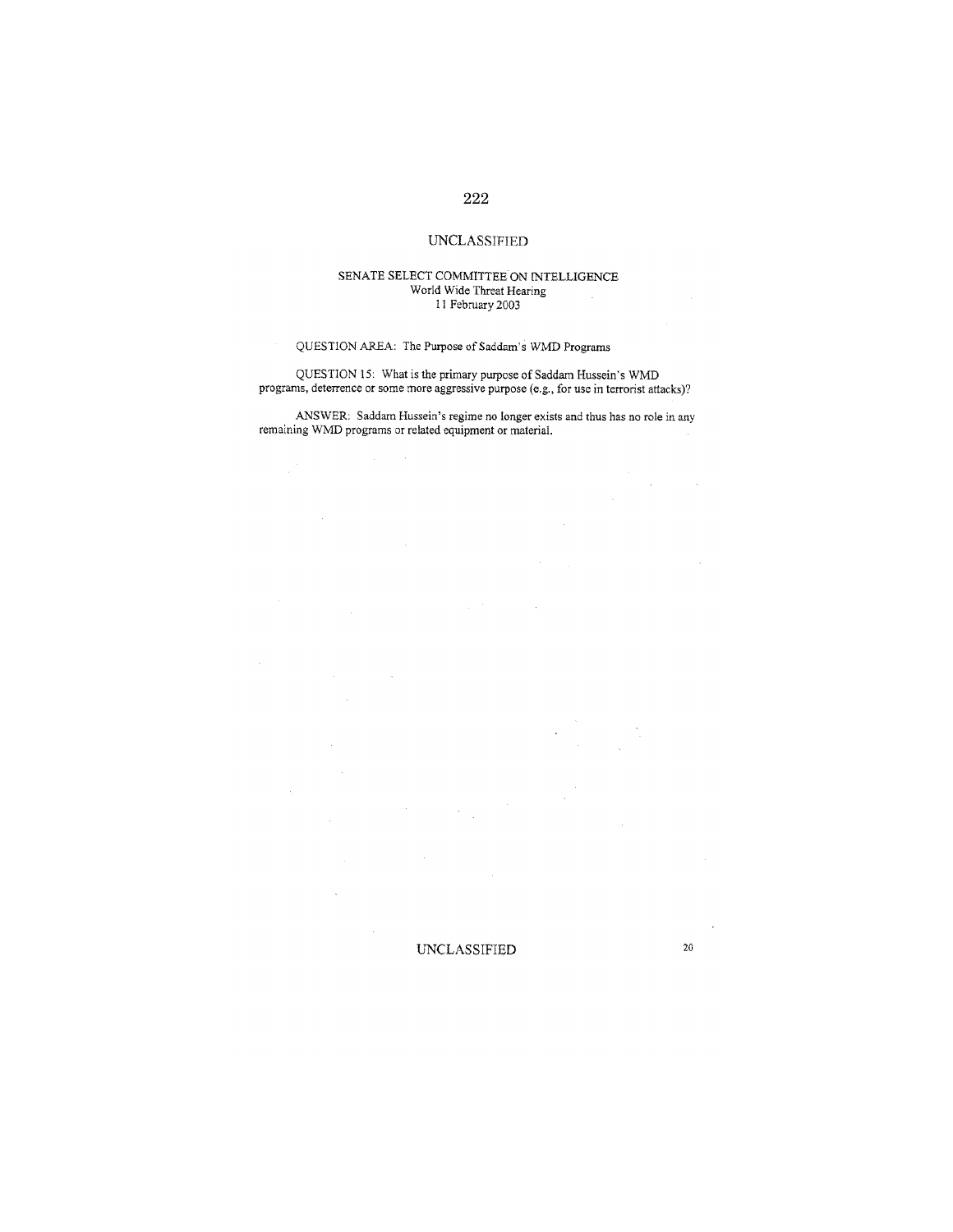#### SENATE SELECT COMMITTEE ON INTELLIGENCE World Wide Threat Hearing 11 February 2003

#### QUESTION AREA: Possible Saudi Pursuit of WMD

QUESTION 16: Do we have any reason to believe that Saudi Arabia is seeking WMD from Pakistan or other countries? Please elaborate.

ANSWER: Saudi Arabia has ratified the Nuclear Nonproliferation Treaty (NPT), the Biological and Toxin Weapons Convention (BWC) and the Chemical Weapons<br>Convention (CWC). Saudi Arabian military forces have some biological and chemical warfare defensive equipment, but we do not believe that Saudi Arabia is trying to acquire<br>biological or chemical agents or weapons from foreign sources. Saudi Arabia purchased CSS-2 Intermediate Range missiles from China in the late 1980s.

**UNCLASSIFIED** 

I am providing additional information separately.

 $\bar{z}$